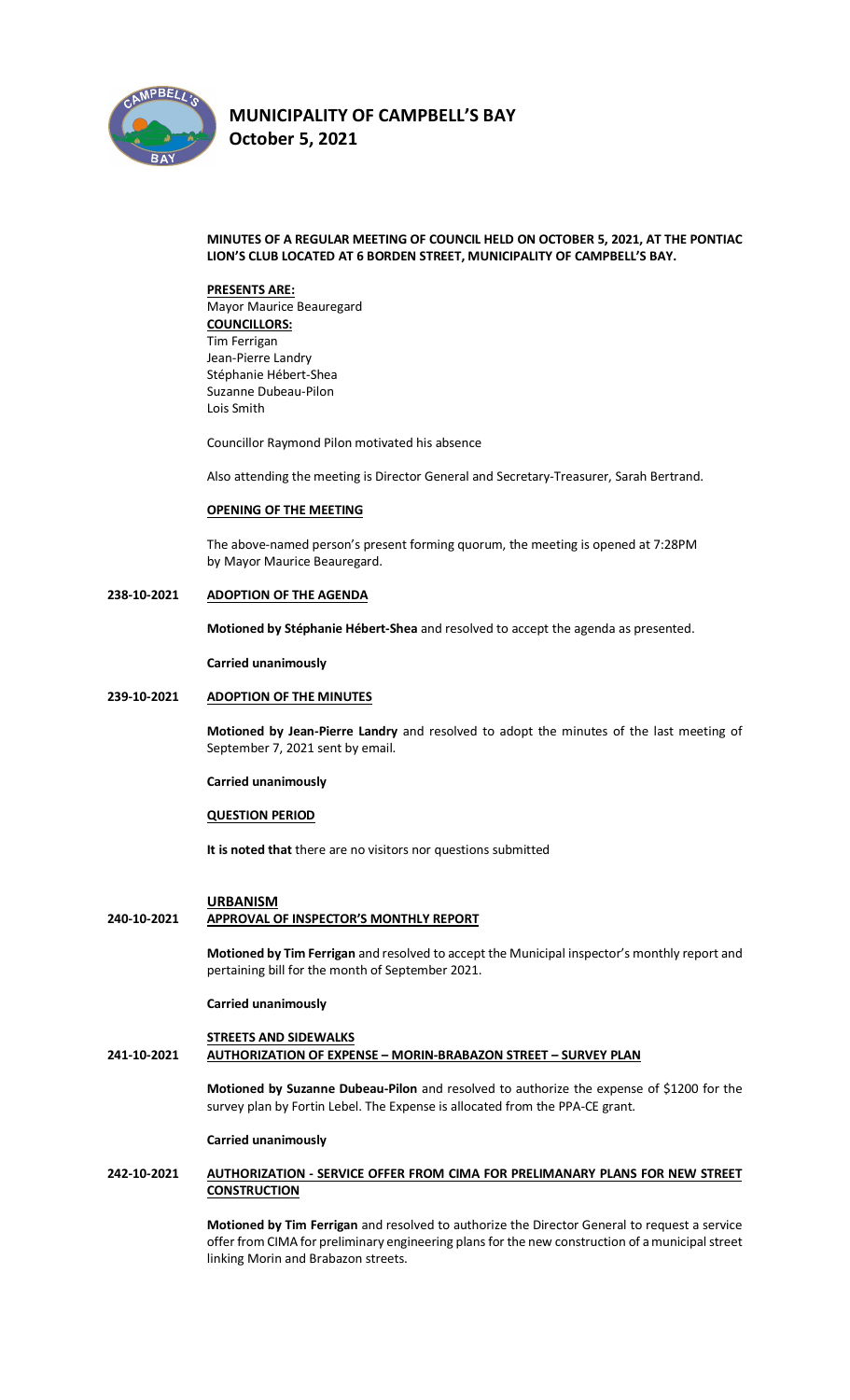

**October 5, 2021** 

#### **Carried unanimously 243-10-2021 APPROVAL OF SNOW REMOVAL TENDER 02-2021**

**WHEREAS** the snow removal tenders no 00-2021 was launched on August 27, 2021;

**WHEREAS** the following tenders were received:

| Morin Sable et Gravier Ltd    | \$70 709.63 incl. taxes  |
|-------------------------------|--------------------------|
| Brian Stanton Entreprises Ltd | \$123 023.25 incl. taxes |

**Motioned by Stephanie Hébert-Shea** and resolved to accept the lowest conformed tender from Morin Sable et Gravier for the amount of \$70 709.63 including taxes.

**Carried unanimously**

#### **FINANCE**

#### **244-10-2021 MONTHLY BILLS**

**Motioned by Stéphanie Hébert-Shea** and resolved to pay monthly bills as presented on the disbursement sheet of October 5, 2021, in the amount of 92 893,48\$.

#### **Carried unanimously**

#### **Certificate of availability**

I, Sarah Bertrand, Director general of the Municipality of Campbell's Bay, certifies that there are funds available for the above-approved expenses.

Given in Campbell's Bay, this, 5<sup>th</sup> day of October 2021.

#### Sarah Bertrand DGST **245-10-2021 APPROVAL OF REVISED BUDGET FOR OH PONTIAC**

**WHEREAS** the Municipality must approve the budget forecast for the OH Pontiac in Campbell's Bay since it participates in 10% of its annual deficit;

**WHEREAS** for the year 2021 the forecasted annual deficit corresponding to 10% is \$8 139;

**Motioned by Suzanne Dubeau-Pilon** and resolved to approve the revised OH Pontiac budget for 2021 and to assume the municipality's share of the deficit.

**Carried unanimously**

#### **246-10-2021 AUTHORIZATION OF EXPENSE - ELECTIONS**

**Motioned by Stéphanie Hébert-Shea** and resolved authorize the expense for the 2021 municipal elections as budgeted. **It is noted that** most of the expenses will be billed to the MRC Pontiac since the municipal council was elected by acclamation and that an election will still take place to elect the warden.

#### **Carried unanimously**

### **247-10-2021 AUTHORIZATION OF EXPENSES – ELECTION REMUNERATION**

**Motioned by Suzanne Dubeau-Pilon** and resolved to authorize the election remuneration of \$18 per hour for all election personnel. **It is also resolved** to authorize a 12% increase for the Returning Officer and Secretary of Election base salary. This amount corresponds to an average increase between the minimum salary and \$18, as stated in the bylaw amending certain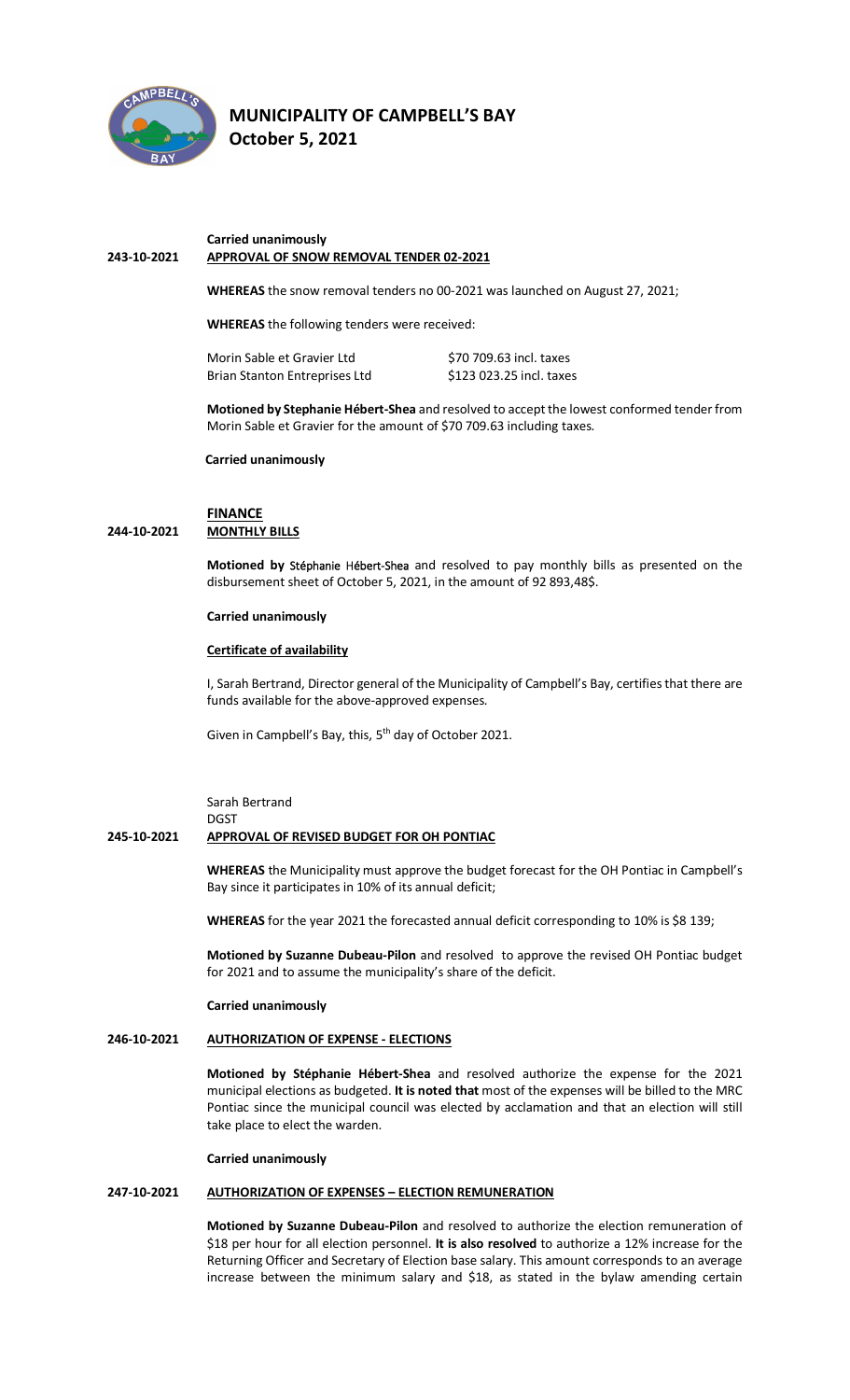

### **MUNICIPALITY OF CAMPBELL'S BAY October 5, 2021**

provisions in municipal matters regarding elections and referendums remuneration provided by the DGEQ (2021, 153 G.O.Q. 2, 2111B)

#### **Carried unanimously**

#### **248-10-2021 AUTHORIZATION OF THE SIGNATORY - ADMINISTRATIVE ACCOUNTING ASSISTANT**

**Motioned by Lois Smith** and resolved to authorize Mrs. Marie-Sophie Barrette as replacement signatory for the Desjardins operating account number 815-30216-0080563-0 on behalf of the Municipality of Campbell's Bay.

**It is also resolved** that the Director general, Sarah Bertrand, and the mayor, Maurice Beauregard sign all related documents.

**Carried unanimously**

#### **WATER – SEWAGE – TRANSFER SITE 249-10-2021 NEW PARTNERSHIP AGREEMENT WITH ARPE**

**Motioned by Jean-Pierre Landry and resolved to authorize the** Director General to sign a new partnership agreement with Recycle my electronics organization : ARPE

#### **Carried unanimously**

#### **250-10-2021 AUTHORIZATION OF EXPENSE – OVERHEAD LIFT MAINTENANCE**

**Motioned by Tim Ferrigan** and resolved to authorize the expense of \$2018 plus taxes for the maintenance of the overhead lift at the water softener plant. The expense is allocated from the budgetary item: water softener maintenance

#### **Carried unanimously**

#### **251-10-2021 AUTHORIZATION OF EXPENSE – JOCKEY PUMP CONTROLLER**

**Motioned by Lois Smith** and resolved to approve the expense of \$861 plus taxes and installation for a new jockey pump controller for the water softener. The Expense is allocated from the budgetary item: water softener maintenance.

#### **Carried unanimously**

#### **252-10-2021 AUTHORIZATION OF EXPENSE – ANNUAL SEWER LINE MAINTENANCE - VEOLIA**

**Motioned by Lois Smith** and resolved to approve the expense for the annual maintenance and cleaning of sewer lines by Veolia as budgeted in item sewer system maintenance.

**Carried unanimously**

#### **PARKS, RA HALL AND RINK SCOPE OF SUPPORT – CLETUS FERRIGAN JAMBOREE APPRECIATION - JULY 22,23,24 2021**

**It is noted that** Council wishes to clarify the Municipality's involvement in regards to this event which encompasses solely a complementary rental of the RA hall.

**It is noted that Councilor Tim Ferrigan** abstains from the discussion for possible apparent conflict of interest.

#### **Carried unanimously**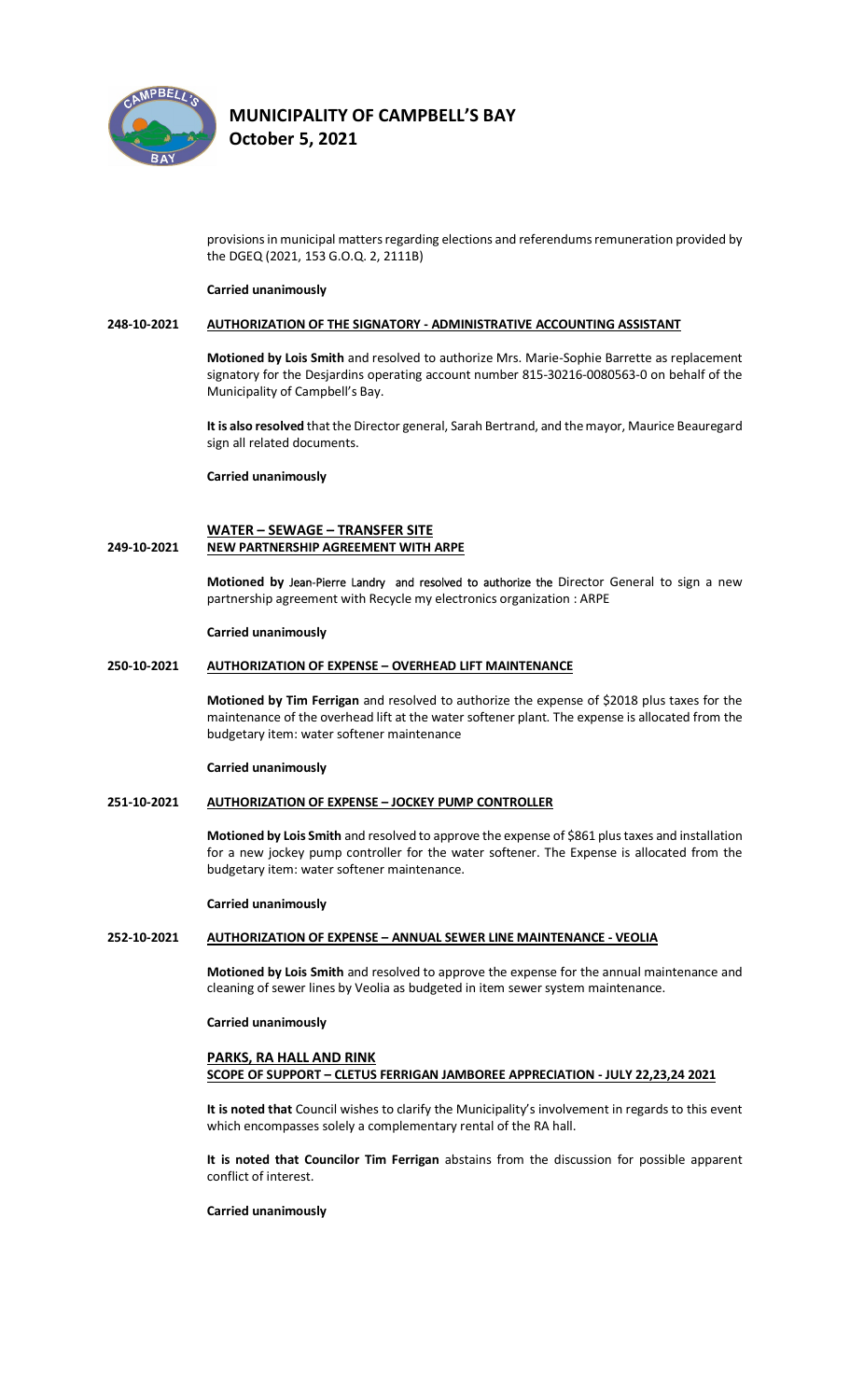

**October 5, 2021** 

#### **253-10-2021 DOWNTOWN PARKS PROJECT – TENDER 03-2021**

**Motioned by Jean-Pierre Landry** and resolved to relaunch the park tender no 03-2021 in January 2022 since there were no bids submitted for the call to tender launched on September 16 2021 via the SEAO website for the Downtown Park Project.

#### **Carried unanimously**

#### **254-10-2021 MADA POLICY AND ACTION PLAN SUPPORT**

**Motioned by Stéphanie Hébert-Shea** and resolved to proceed with request for service offer with the Carrefour MUNI regarding support for the implementation of a Senior Policy and Action Plan.

#### **Carried unanimously**

#### **255-10-2021 BILL 96 - AN ACT RESPECTING FRENCH, THE OFFICIAL AND COMMON LANGUAGE OF QUÉBEC / BILINGUAL STATUS OF MUNICIPALITIES**

**Motioned by Stéphanie Hébert-Shea** and resolved to support the MRC Pontiac resolution no C.M. 2021-06-14:

#### **Carried unanimously**

#### **C.M. 2021-06-14 BILL 96 - AN ACT RESPECTING FRENCH, THE OFFICIAL AND COMMON LANGUAGE OF QUÉBEC / BILINGUAL STATUS OF MUNICIPALITIES**

Considering Bill 96, An Act respecting French, the official and common language of Québec, presented at the May 13, 2021 session of the National Assembly of Québec;

Considering that according to data from the 2016 census, 59.4% of the Pontiac population has English as its first official language spoken;

Considering that several municipalities of the MRC Pontiac benefit from the "bilingual status" because they meet the threshold established to obtain this status (population composed of at least 50% + 1 of citizens having English as their first language);

It was proposed by Ms. Cameron and resolved:

That the Council of mayors of the MRC Pontiac declare the importance for the eligible municipalities of its territory to maintain the "bilingual status" that was recognized for them under section 29.1 of the Charter of the French Language (Charte de la langue française);

That the citizens and the Council consider this recognition to be essential and to reflect the presence and contribution to the development of the MRC of the territory's Francophone and Anglophone communities;

That Council ask the government to ensure that the provisions of Bill 96 do not impose measures that would have a negative impact on businesses and enterprises located in regions such as the Pontiac where English is the common language of use in many communities;

That Council also ask the government to ensure a sufficient number of spaces in English-language postsecondary institutions, including Heritage College, where students from the Outaouais can study in English;

That a copy of this resolution be sent to the Minister of Justice of Québec, to the Minister responsible for the Outaouais region, to the Fédération Québécoise des municipalités (FQM), to the MNA for Pontiac, Mr. André Fortin, to the Member of Parliament for Pontiac, Mr. Will Amos, and to the local municipalities located on the MRC territory.

#### **2021 ELECTION RESULTS AND SWEARING IN OF COUNCIL**

**Results**

**Mayor: Maurice Beauregard by acclamation Seat 1: Raymond Pilon by acclamation Seat 2: Tim Ferrigan by acclamation Seat 3: Jean-Pierre Landry by acclamation**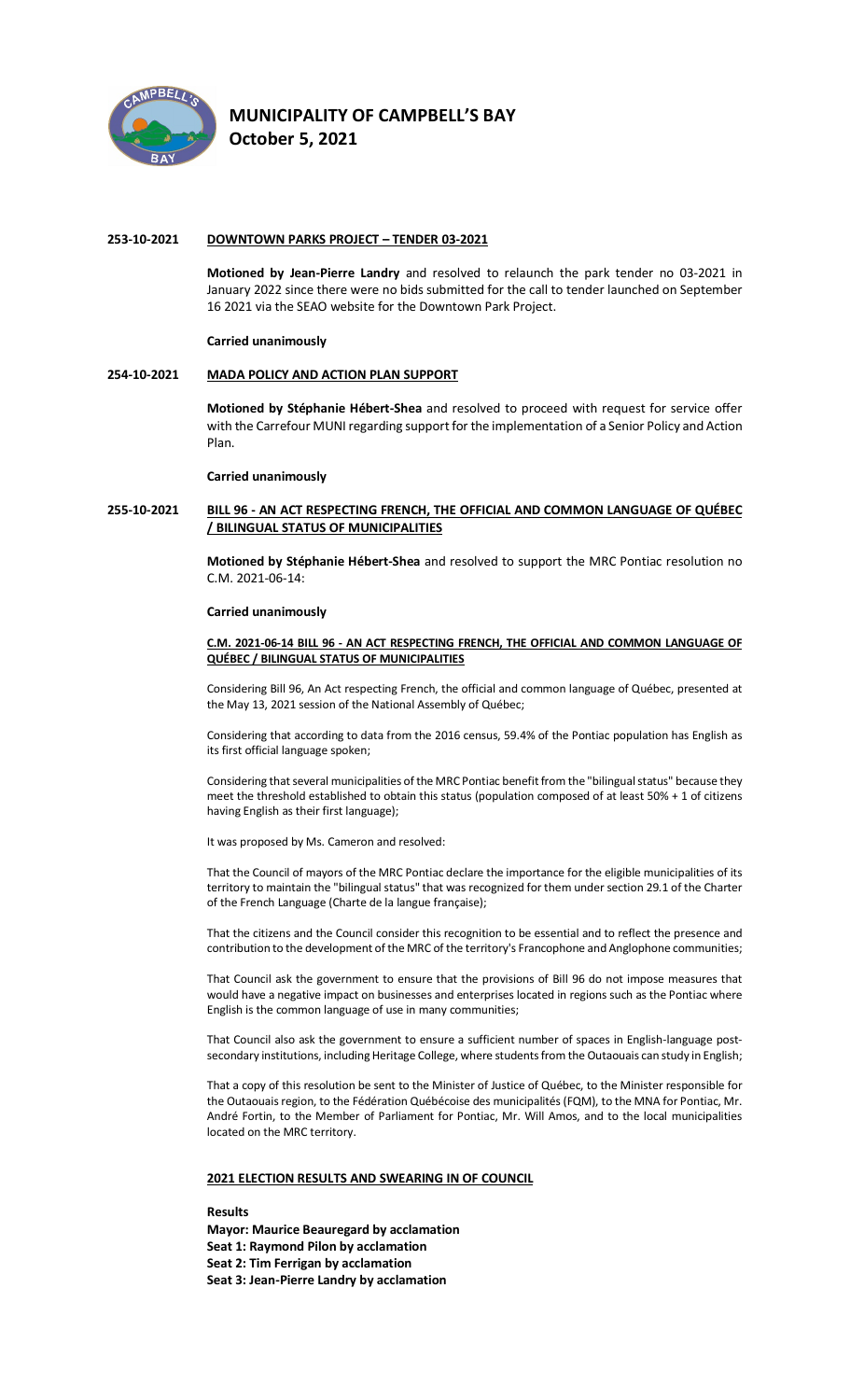

**October 5, 2021** 

#### **Seat 4: Stéphanie Hébert-Shea by acclamation Seat 5: Josey Bouchard by acclamation Seat 6: Suzanne Dubeau-Pilon by acclamation**

**It is noted** in virtue of article 313 of the Act respecting elections and referendums in municipalities, that the Mayor and Councilors declare under oath before the Director General that they will perform their duties with honesty and justice in accordance with the law and Code of Ethics and Professional conduct of municipal elected officials of the Municipality of Campbell's Bay. (SM-67)

#### **SECURITY**

### **256-10-2021 CHIEF'S MONTHLY REPORT**

**Motioned by Tim Ferrigan** and resolved to accept the Chief's monthly report for September 2021.

#### **Carried unanimously**

#### **257-10-2021 INTERMUNICIPAL AGREEMENT RELATING TO THE PROVISION OF FIRE SAFETY SERVICES WITH MUNICIPALITIES OF BRYSON AND ILE DU GRAND CALUMET**

**WHEREAS** the Municipalities of Campbell's Bay and Litchfield wish to establish the terms and conditions relating the provisions of fire safety services established by means of auto dispatch on October 2021;

**WHEREAS** an agreement was drafted by the municipal legal consultants to reflect the provisions of article 569 of the Municipal Code of Quebec relating to mutual agreement in fire safety;

#### **THEREFORE;**

**Motioned by Tim Ferrigan** and resolved to accept the agreement and that it be sent to the Municipalities of Bryson and Ile du Grand Calumet for approval and signature.

#### **Carried unanimously**

#### **258-10-2021 SERVICE AGREEMENT WITH FORMARISK SENC - MANAGEMENT OF THE FIRE SIMULATOR TRAINING**

**WHEREAS** the MRC Pontiac received an offer of service from Formarisk SENC to receive training on fire behavior using a fire simulator for MRC firefighters;

**WHEREAS** this type of training must be managed at the regional level because the training will be offered to all fire departments of the MRC of Pontiac;

**WHEREAS** each fire department will be able to register 8 firefighters for this training;

**WHEREAS** the training will be given at the training site situated in Shawville, which is approved by l'École nationale des pompiers du Québec;

**WHEREAS** the training will last 4 hours per group of 8 firefighters;

**WHEREAS** the training costs are \$403.69 per firefighter;

**WHEREAS** this training is reimbursable by the financial assistance program for the training of part-time firefighters of the MSP (volet 3);

**WHEREAS** the costs of remuneration and/or travel will be charged to the municipality, and this, according to the municipal policy in force;

**It is motioned by Lois Smith** and resolved that the Council of the Municipality of Campbell's Bay: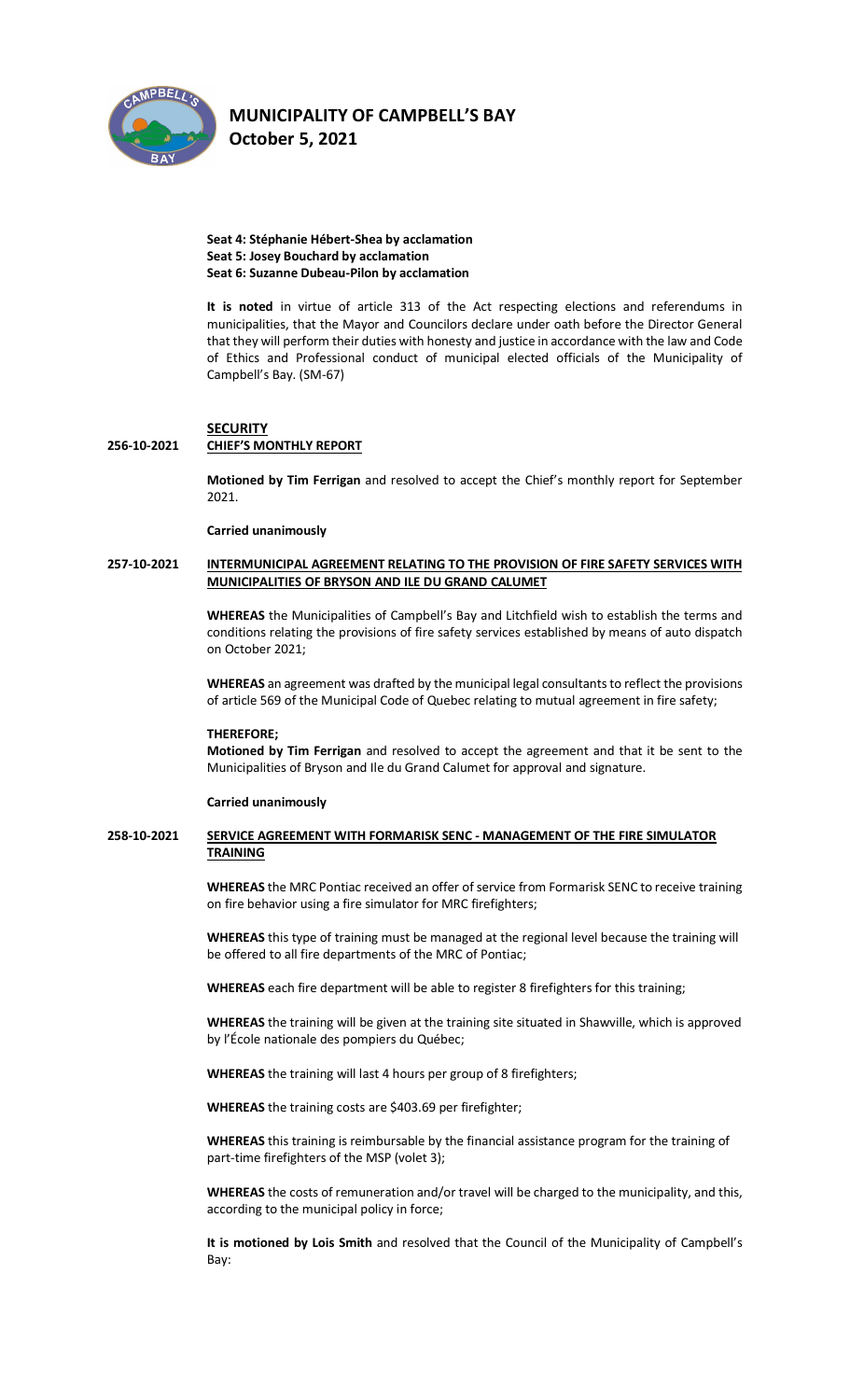

**October 5, 2021** 

- authorize the signing of the offer of service by the director general of the Pontiac MRC for this fire simulator training;
- authorize the public and civil safety coordinator of the Pontiac MRC to coordinate training with the municipal fire departments.

**It is also resolved that** in the event that the Minister of Public Security refuses to reimburse this training through its financial assistance program, the municipality agrees to defray the costs of training to the MRC in proportion to its candidates registered for this training.

#### **Carried unanimously**

#### **259-10-2021 USE OF THE FLASHING GREEN LIGHT BY MUNICIPAL FIREFIGHTERS**

**CONSIDERING** the by-law on the flashing green light resulting from the Highway Safety Code (chapter C-24.2, s. 621, 1st par., Par. 5.2 °) has been enacted by the government, on April 1, 2021;

**CONSIDERING** this by-law sets the conditions under which a firefighter can obtain from the SAAQ the authorization to use on a road vehicle other than an emergency vehicle, a flashing green light when responding to an emergency call from a fire safety service;

**CONSIDERING** the Director of the fire department of the municipality recommends the use of a flashing green light;

**Consequently, it is motioned by Jean-Pierre Landry** and resolved that the Municipality of Campbell's Bay authorize firefighters to obtain the necessary certifications from the Société d 'assurance automobile du Québec (SAAQ) for the use of green flashing lights, as of now;

**In addition**, the Municipality authorizes the Director general to sign for and on behalf of the Municipality of Campbell's Bay, all the documents necessary for the implementation of this resolution.

**It is also resolved** to allow the Director General to issue and sign the certificates of recommendation, to authorize the use of the flashing green light by the firefighters

**It is also resolved** that the Director of the Fire Department supervise its application as detailed by the law and its regulations.

#### **Carried unanimously**

#### **260-10-2021 AUTHORIZATION OF PURCHASE - FLASHING GREEN LIGHTS**

**Motioned by Tim Ferrigan** and resolved to authorize the expense of approximately \$50 plus taxes for the light and the costs relating to the certification from the SAAQ. The expense is allocated from the budgetary item: Fire Supplies

**Carried unanimously**

#### **261-10-2021 AUTHORIZATION TO MANDATE DEVEAU AVOCATS – NEW FIRE DOSSIER**

**Motioned by Stéphanie Hébert-Shea** and resolved proceed with an offer of service request from Deveau Avocats for the creation of a dossier for the construction of a new fire hall including the preparation of a borrowing bylaw in regards to the *RÉCIM program - Component 2 - Municipal or community-based infrastructure projects as part of a pooling of services or a municipal grouping.*

#### **Carried unanimously**

#### **262-10-2021 FIREFIGHTER TRAINING NEEDS FOR 2022**

**WHEREAS** the *Regulation respecting the conditions governing the exercise of functions within a municipal fire safety service* provides training requirements for firefighters of the fire safety